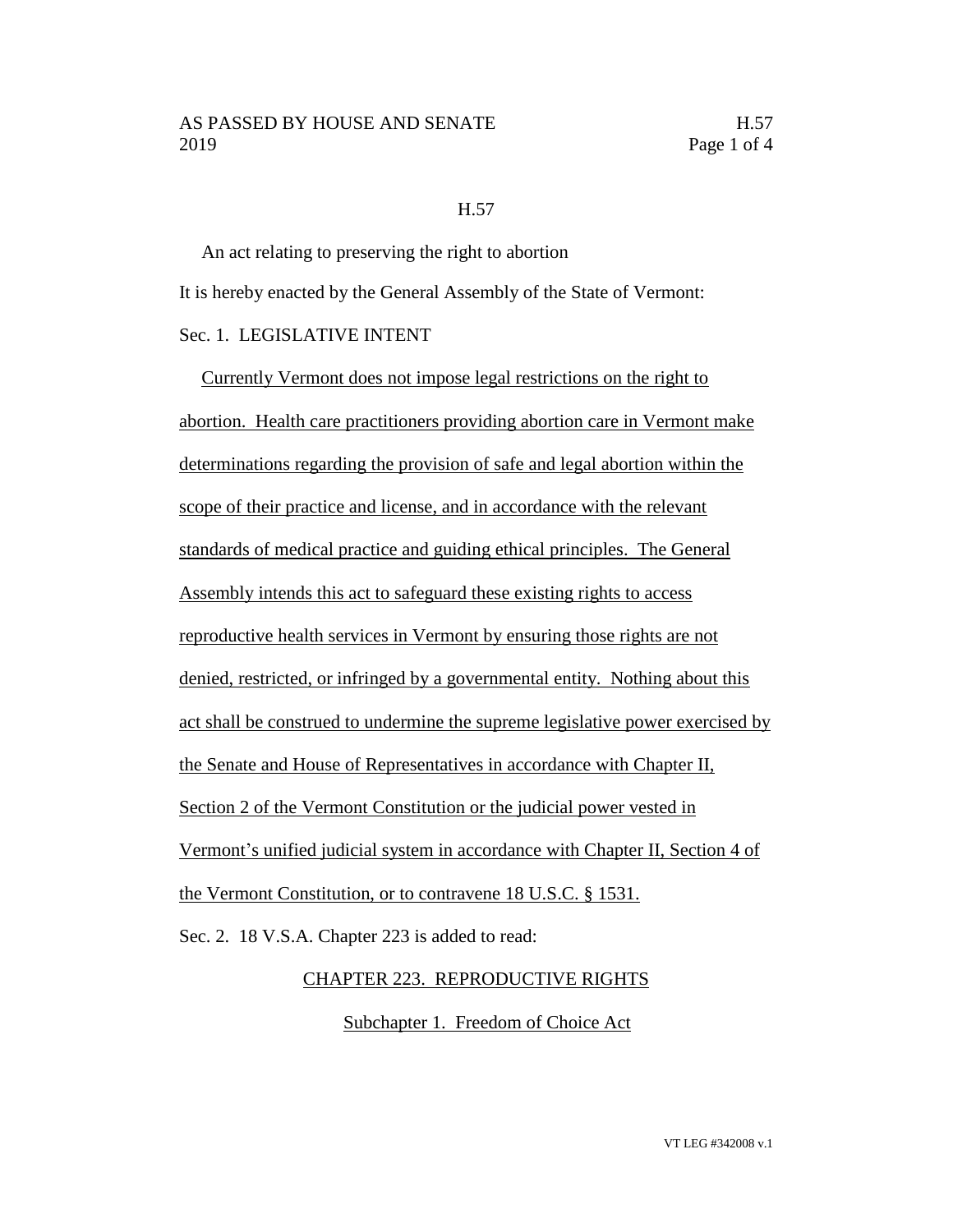#### § 9493. PURPOSE AND POLICY

(a) The State of Vermont recognizes the fundamental right of every individual to choose or refuse contraception or sterilization.

(b) The State of Vermont recognizes the fundamental right of every individual who becomes pregnant to choose to carry a pregnancy to term, to give birth to a child, or to have an abortion.

#### § 9494. INTERFERENCE WITH REPRODUCTIVE CHOICE PROHIBITED

(a) A public entity as defined in section 9496 of this title shall not, in the regulation or provision of benefits, facilities, services, or information, deny or interfere with an individual's fundamental rights to choose or refuse contraception or sterilization or to choose to carry a pregnancy to term, to give birth to a child, or to obtain an abortion.

(b) No State or local law enforcement shall prosecute any individual for inducing, performing, or attempting to induce or perform the individual's own abortion.

# Subchapter 2. Prohibitions Relating to Access to Abortion

## § 9496. DEFINITIONS

As used in this subchapter:

(1) "Health care provider" means a person, partnership, or corporation, including a health care facility, that is licensed, certified, or otherwise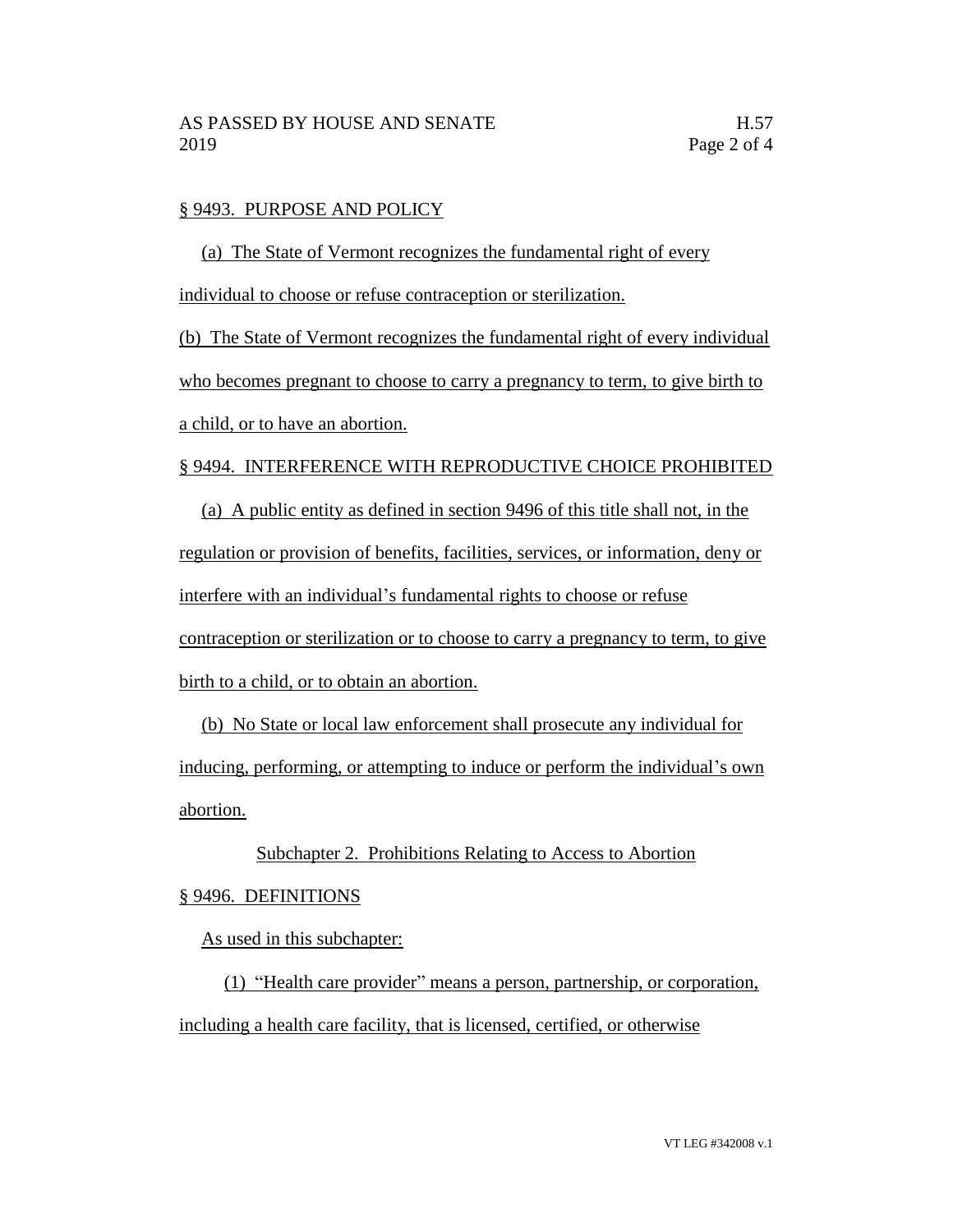authorized by law to provide professional health care services in this State to an individual during that individual's medical care, treatment, or confinement.

(2) "Public entity" means:

(A) the Legislative, Executive, or Judicial Branch of State

Government, or any agency, department, office, or other subdivision of State

government, or any elective or appointive officer or employee within any of

those branches; or

(B) any municipality, or any agency, department, office, or other subdivision of municipal government, or any elective or appointive officer or employee within municipal government.

§ 9497. ABORTION; RESTRICTING ACCESS PROHIBITED

A public entity shall not:

(1) deprive a consenting individual of the choice of terminating the individual's pregnancy;

(2) interfere with or restrict, in the regulation or provision of benefits,

facilities, services, or information, the choice of a consenting individual to terminate the individual's pregnancy;

(3) prohibit a health care provider, acting within the scope of the health care provider's license, from terminating or assisting in the termination of a patient's pregnancy; or